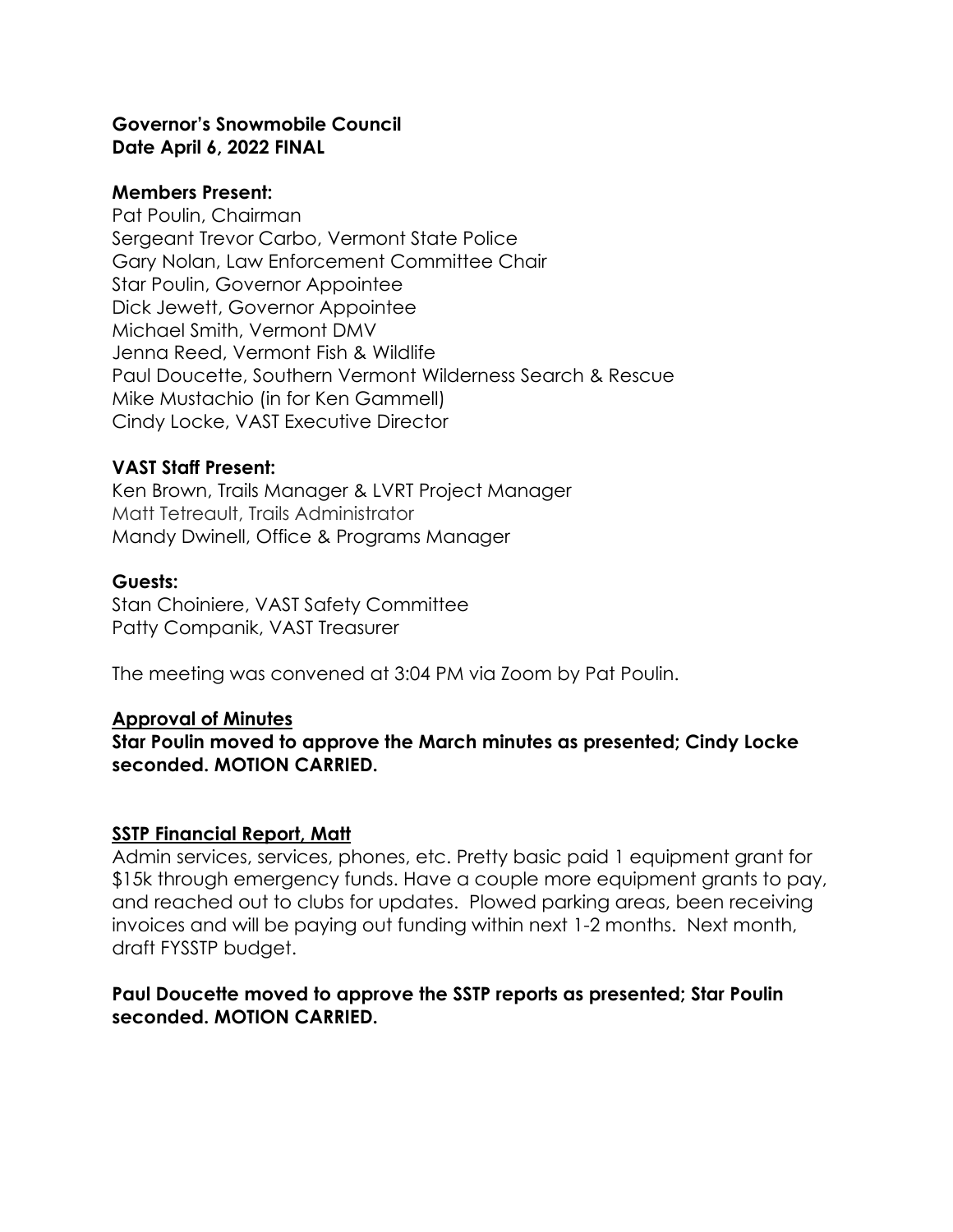# **Agency Reports**

Vermont State Police, Trevor Carbo

- Safety courses wrap up for the season
- Safety Course Update: 41 classroom and 1586 online.
- About 800 down from last year.

Only had 1 sled down this year unfortunately during the Taiga event, other than was a good year.

#### Fish & Wildlife, Jenna Reed

Not much new to report. Trail hours are lower this year vs. last year due to weather.

Sheriff's Association Not present

#### Southern VT Wilderness Search & Rescue, Chief Paul Doucette

Not much new to report. Trail hours were down.

Working on finalizing recap season and expenses for the State of Vermont from the \$35k grant, hoping to have it by end of April. Will send a copy to Cindy Locke when completed.

Department of Motor Vehicles, Mike Smith

- Vermont Registrations Update:
- 2022: 21,534
- $\bullet$  2021: 21,329
- 2020: 20,415
- 2019: 20,686

Forest, Parks & Recreation Not Present

# **VAST**

## 2022 TMA Numbers, Cindy

No new TMA update since the March meeting. While we had an increase in a total of TMAs this year over last year, we had more Early Bird vs. Regular season, which equates to less revenue.

## Financial Request to Governor

At this time House Appropriations has pulled out our testimony and they did so without asking VAST for testimony. The Budget bill is now in the Senate. Cindy testified yesterday to request that the money be put back in. There is a lot of support in the Senate for our funding, so we are hopeful again.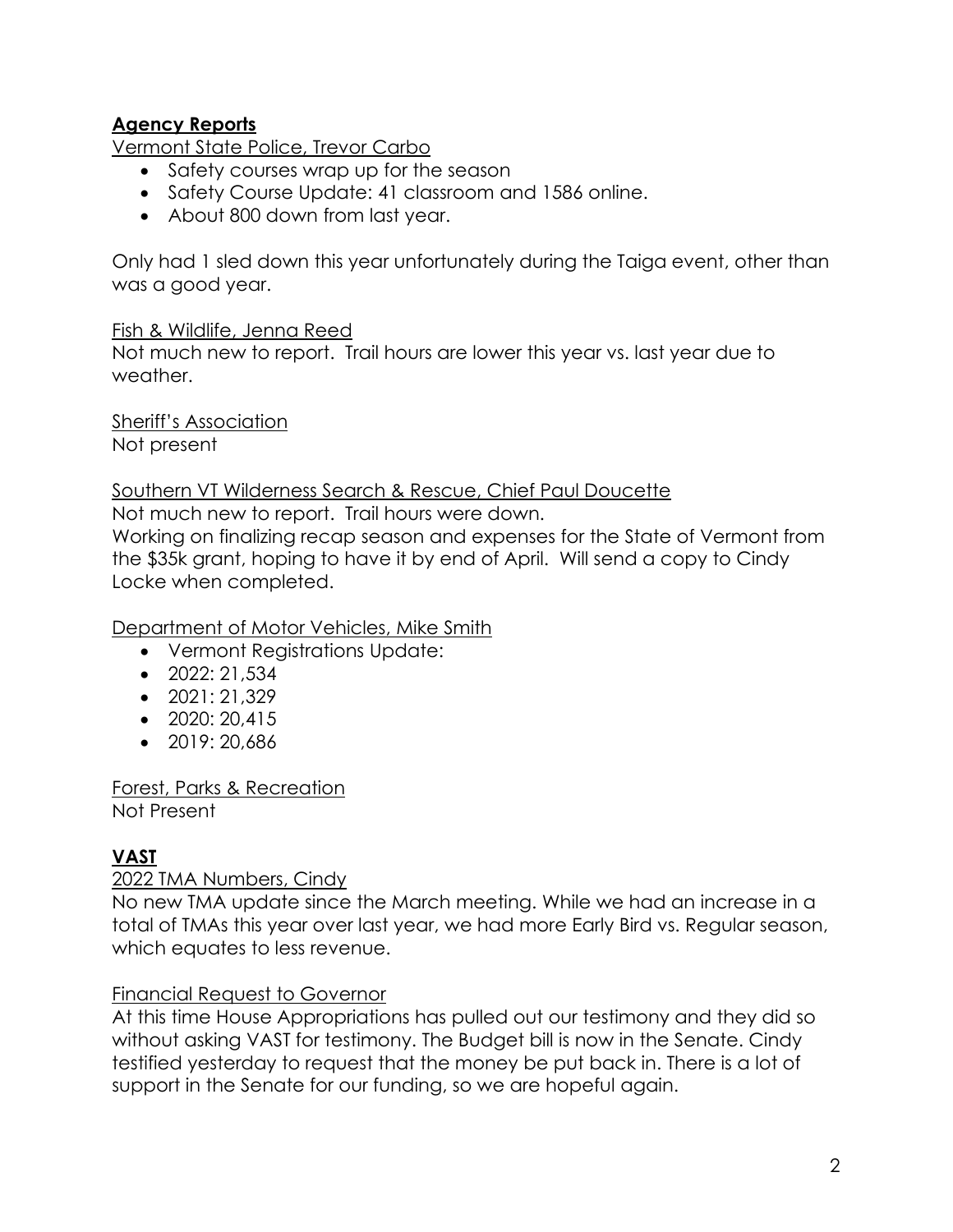#### Law Enforcement

Cindy stated that some invoices are in from some agencies, but she would like to have all in by the end of April. She will be reaching out to the agencies that still owe us invoices and detail.

#### VAST AORRG Insurance Update, Cindy

Going well. Mark Reaves and Cindy will be calling a meeting of the BOD with updates soon.

Latest updates: Working on marketing materials, and where to secure the \$1.25M. Found out today can place funds in a 1-yr CD.

VAST Safety Committee, Stan No February meeting due to weather. Next Meeting 4/18

# **SSTP Trail Report, Matt**

Season's over. Clubs are waiting for the thaw and will be out collecting signs and closing gates. Clubs have been thinking on ideas for spring constructions and equipment.

## **Legislative Report**

House Report, Brian - Not Present Senate Report, Jane - Not Present

## **Appointee Reports**

Northwest, Star Poulin Working on picking up trail signs and things in general from the season.

#### Northeast, Mike Mustachio

Clubs working on picking up signs Upcoming Heritage Land Meeting in Essex County, last year almost had a large section of trail closed for harvesting.

Central, Jeff Haplin (Temp) Not Present

South, Dick Jewett Picking up signs and closing gates. Thinking on trails for next season.

## **Other Business to come before the council**